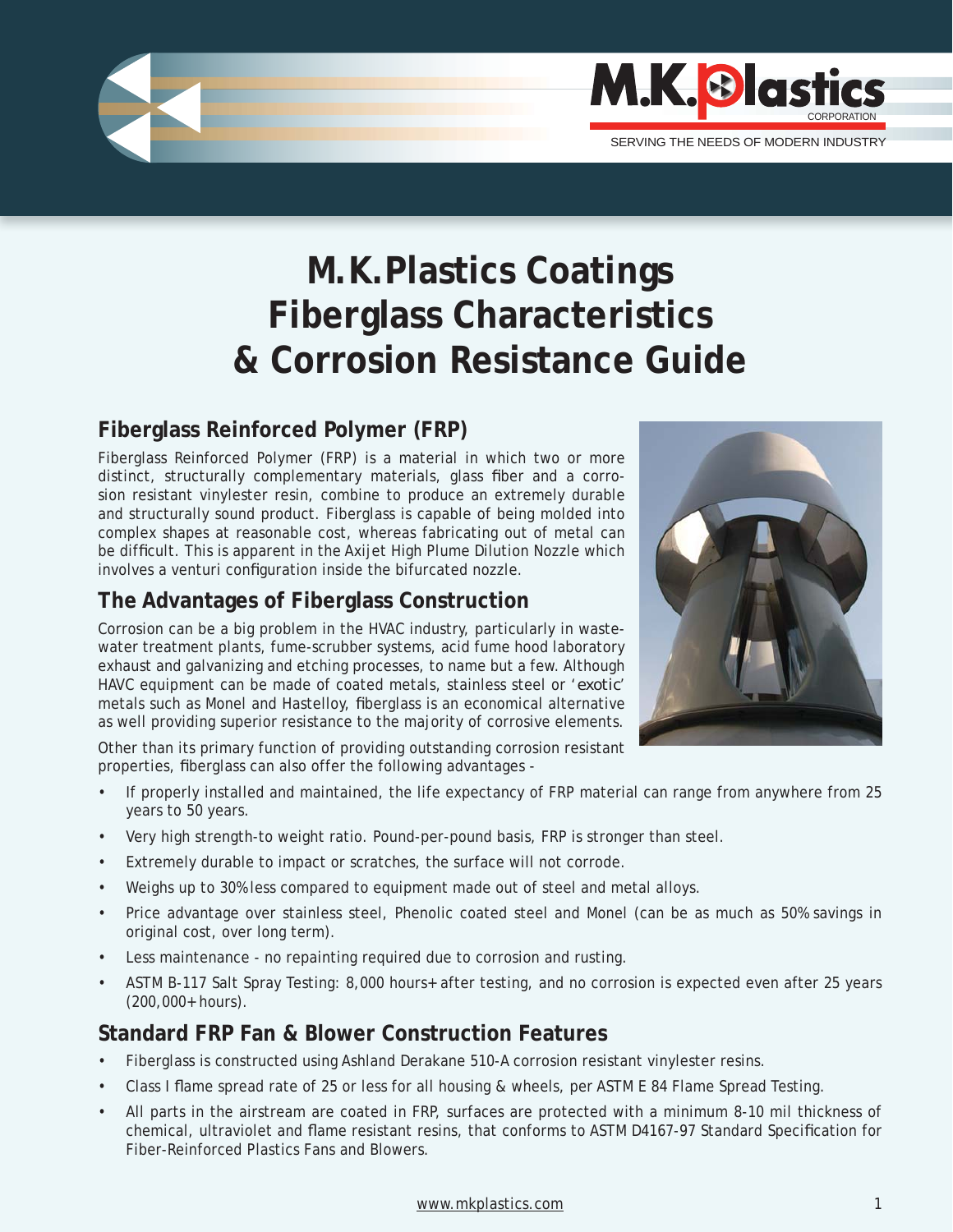

## **Powder Coating Systems - for Laboratory Exhaust Applications**

There are applications where the severity of the corrosive exhaust is not an issue. Factors such as rate of corrosion, concentration of fumes, exhaust temperature, the amount of moisture, a variety of available colors and of course initial costs can sometimes make a Polyester or an Epoxy Powder coating on metal or aluminum HVAC equipment an attractive alternative to all fiberglass.

## **Why Powder Coating?**

Powder coating is the application of paint in the form of a finely ground powder. The powder adheres by means of electrical attraction. After application, the coated part is heated to melt the powder then cooled so the melted powder forms a solid film. Powder coatings are the best choice for most applications and is a preferred method over the traditional Liquid Coating, which requires multiple coats to bring the mil thickness up to specification requirements. Powder coating has the following advantages:

- 
- Less tendency to trap airborne dirt, making for a smoother surface
- Compared to liquid coating no drips, no pockets and no streaks
- Powder coating has little processing impact on the environment
- Excellent corrosion and chemical resistance Superior finish because of its uniform coverage and thickness
	- Better adhesion, especially on edges, crevices and surfaces difficult to reach
	- Powder coating requires less time to completely cure, which means quicker shipping times
	- Better hardness finish

M.K. Plastics Plastifer™ high performing two-part electrostatically applied, baked, corrosion resistant polyester powder coating has excellent chemical resistance to a wide variety of chemicals including acids, caustic, solvents, and high moisture. It is far superior to standard 8-10 mil liquid epoxy that is more subject to running or sagging, is manually applied and has a non-uniform coverage over the surface. Standard finish color is M.K. Plastics light gray, and comes with a two year (2) warranty.

All steel surfaces are cleaned and prepared using a multi-stage process that includes phosphate washing to increase corrosion resistance, surface area and improve paint adhesion.

Coatings consist of a 70% zinc rich polyester primer and a polyester powder resin top coat that is electrostatically applied and cured. Final coating thickness is a minimum 4-6 mil for superior corrosion resistance, and includes UV inhibitors to prevent chalking from sunlight.



M.K. Plastics Polyester Powder Coating System is fully cured at 390°F, and a final pencil hardness of 2H+, has high humidity resistance (Humidity ASTM-D2247 = 4,000 hrs), and the coating also exceeds 4,000 hrs ASTM-B117 Salt Spray Test.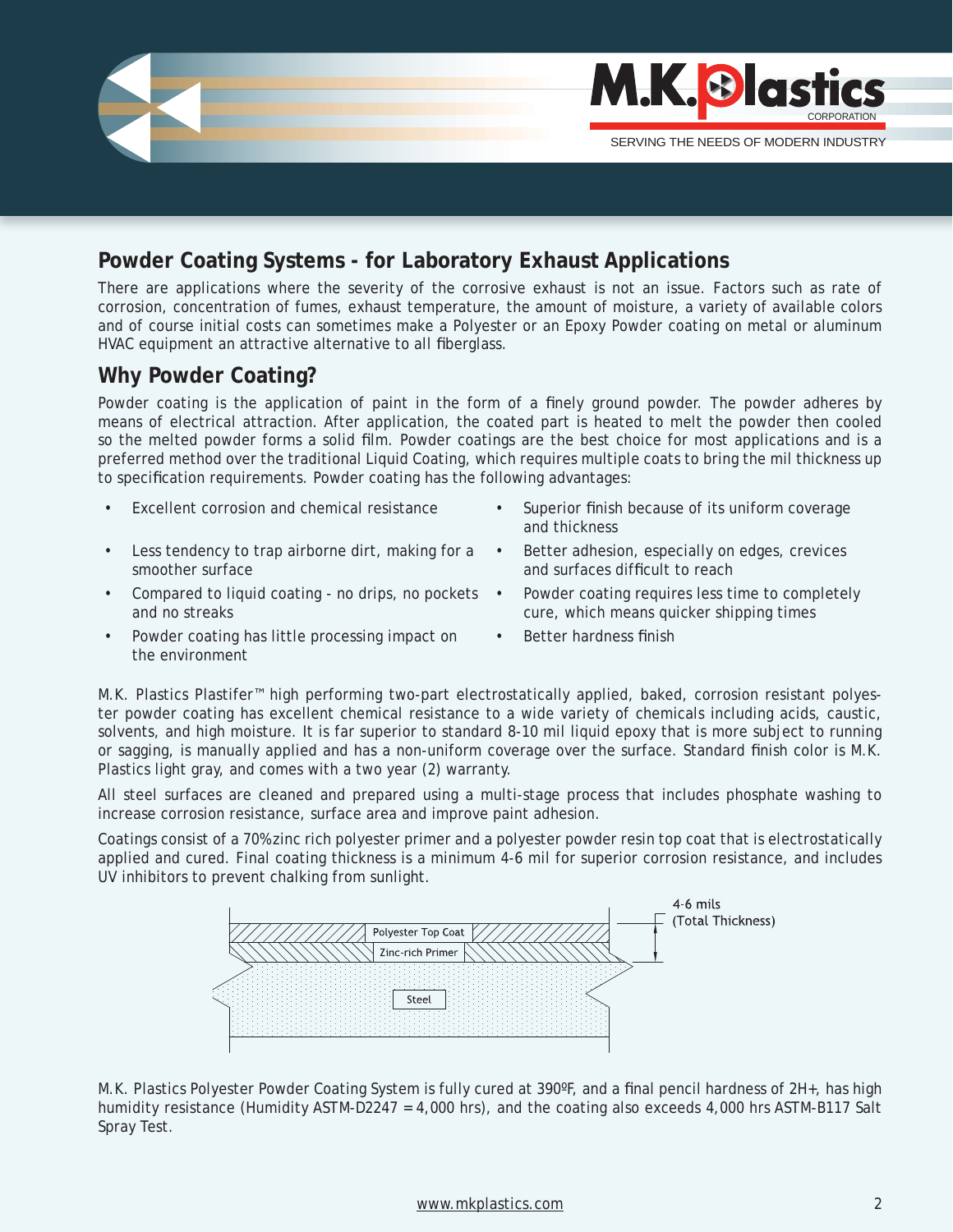

# **Corrosion Resistance Guide**

The Corrosion Resistance Guide on the following pages lists many different chemicals and compounds that can be used in HVAC exhaust applications. The guide is intended to assist the User or Engineer in properly selecting the most suitable corrosion protection or material for the air moving equipment. The information below is a compilation of chemical resistance characteristics claimed by the manufacturers of the coatings and resins.

### **Material Guide**

The guide is based on six main materials that the exhaust can come in contact with -

- FRP Fiberglass Reinforced Polymer
- PVC PolyVinyl Chloride
- Polyester Powder Coating
- Aluminum
- 304 Stainless Steel
- 316 Stainless Steel

### **Nomenclature**

All concentrations are 100% or saturated solutions unless otherwise stated. For FRP and PVC the ratings are based on recommended temperature limitations.

- N.R. = Not Recommended
	- = No information available
	- $=$  Synthetic fiber surface mat recommended
- G = Good
- $F = Fair$
- $P = Poor$

To the best of our knowledge the information contained herein is accurate. However, M.K. Plastics Corporation assumes no liability whatsoever for the accuracy or completeness of the information contained herein. Final determination of the suitability of any information or material for the use contemplated, manner of use, and whether there is any infringement of patents is the sole responsibility of the user.



DHK Fiberglass Fan & Fiberglass Ducting at a Wastewater Treatment Facility Plant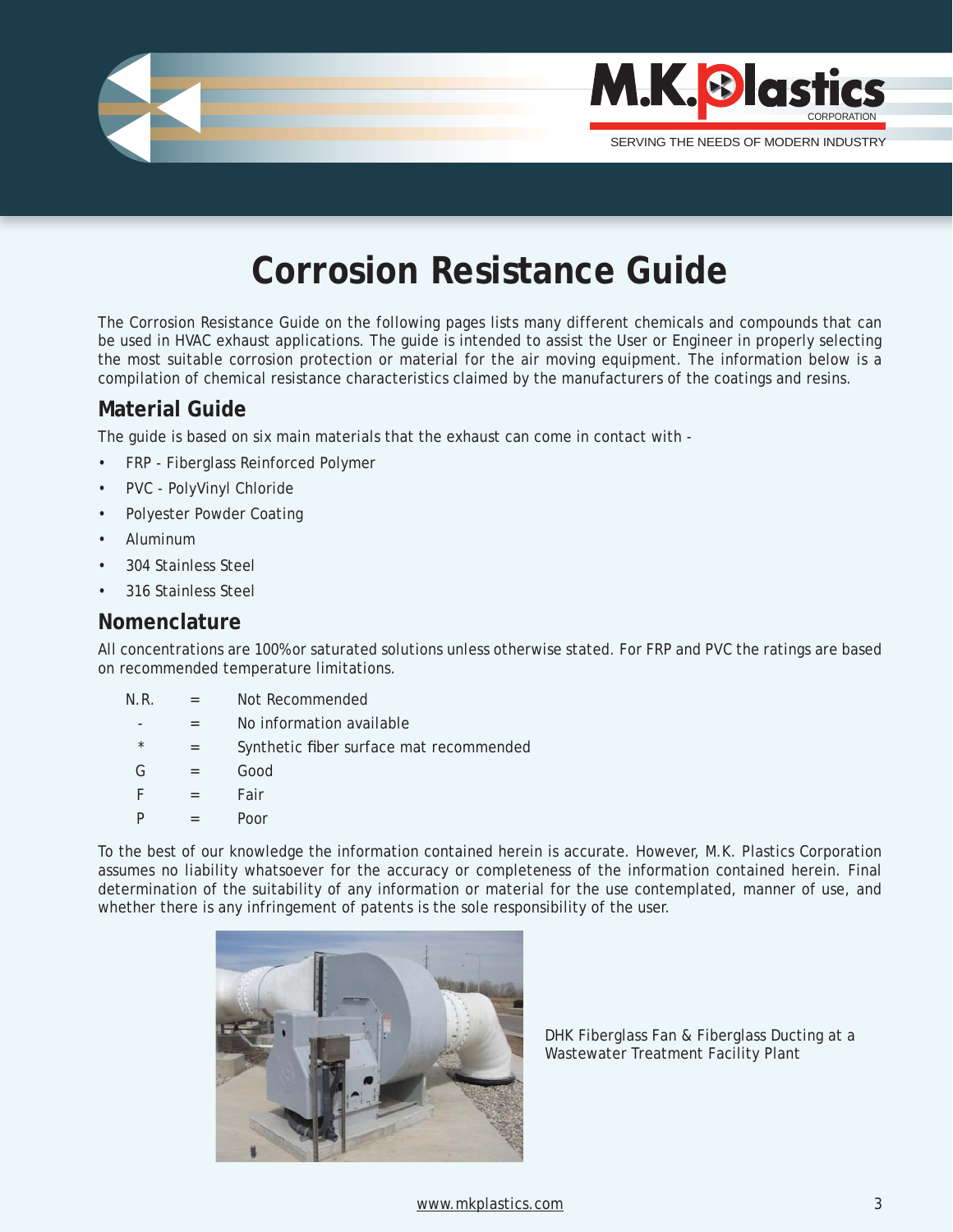

| temperature °F                      |            |                |                                                  |                         |                                      |                         |  |
|-------------------------------------|------------|----------------|--------------------------------------------------|-------------------------|--------------------------------------|-------------------------|--|
| Chemical                            | <b>FRP</b> | <b>PVC</b>     | Plastifer™<br>Polyester<br><b>Powder Coating</b> | Aluminum                | <b>304 Stainless</b><br><b>Steel</b> | 316 Stainless<br>steel  |  |
| Acetic Acid, up to 25%              | 210        | 140            | F                                                | F                       | F                                    | G                       |  |
| Acetone, up to 10%                  | 180        | N.R.           | F                                                | G                       | G                                    | G                       |  |
| Acrylic Acid, up to 25%             | 100        | $\overline{a}$ | $\blacksquare$                                   | G                       | $\blacksquare$                       | $\blacksquare$          |  |
| Aluminum Chloride                   | 220        | 185            | G                                                | P                       | P                                    | F                       |  |
| Aluminum Fluoride                   | $*120$     | 73             | G                                                | P                       | F                                    | F                       |  |
| Aluminum Hydroxide                  | 210        | 140            | $\overline{\mathsf{G}}$                          | G                       | G                                    | G                       |  |
| <b>Aluminum Nitrate</b>             | 180        | 140            | F                                                | G                       | $\overline{\mathsf{G}}$              | G                       |  |
| Aluminum Potassium Sulfate          | 210        | 140            | G                                                | G                       | G                                    | G                       |  |
| Aluminum Sulfate                    | 210        | 140            | F                                                | F                       | F                                    | F                       |  |
| Ammonia, dry gas                    | $*170$     | 140            | F                                                | G                       | G                                    | G                       |  |
| Ammonium Acetate, up to 65%         | 100        | 140            | $\overline{\mathsf{G}}$                          | G                       | G                                    | G                       |  |
| <b>Ammonium Carbonate</b>           | 150        | 140            | G                                                | G                       | F                                    | G                       |  |
| Ammonium Chloride                   | 210        | 140            | G                                                | P                       | F                                    | F                       |  |
| Ammonium Fluoride, up to 10%        | $*150$     | 140            | P                                                | F                       | P                                    | F                       |  |
| Ammonium Hydroxide, up to 10%       | 150        | 140            | F                                                | P                       | G                                    | G                       |  |
| Ammonium Nitrate                    | 220        | 140            | G                                                | G                       | G                                    | G                       |  |
| Ammonium Persulfate                 | 210        | 140            | G                                                | P                       | G                                    | G                       |  |
| Ammonium Phosphate                  | 210        | 140            | G                                                | P                       | G                                    | G                       |  |
| Ammonium Sulfate                    | 220        | 140            | $\overline{\mathsf{G}}$                          | F                       | $\overline{\mathsf{F}}$              | F                       |  |
| Ammonium Sulphide                   | 100        | $\blacksquare$ | F                                                | F                       | F                                    | F                       |  |
| Ammonium Sulphite                   | 110        | $\overline{a}$ | $\overline{\phantom{a}}$                         | F                       | G                                    | G                       |  |
| Ammonium Thiocyanate, up to 60%     | $*150$     | 140            | F                                                | $\overline{\mathsf{G}}$ | $\overline{\mathsf{G}}$              | G                       |  |
| Amyl Acetate                        | 100        | N.R.           | F                                                | G                       | F                                    | $\overline{G}$          |  |
| Amyl Alcohol                        | 210        | N.R.           | $\overline{\mathsf{G}}$                          | $\overline{\mathsf{G}}$ | $\overline{F}$                       | G                       |  |
| Amyl Chloride                       | 100        | N.R.           | F                                                | P                       | F                                    | F                       |  |
| <b>Aniline Sulfate</b>              | 220        | $\overline{a}$ | G                                                | F                       | F                                    | G                       |  |
| Aqua Regia                          | $*80$      | N.R.           | P                                                | P                       | P                                    | P                       |  |
| Arsenic Acid                        | 180        | 140            | G                                                | G                       | F                                    | G                       |  |
|                                     |            |                |                                                  |                         |                                      |                         |  |
| <b>Barium Acetate</b>               | 180        | $\Box$         | ÷,                                               | ÷,                      | $\Box$                               | $\mathcal{L}$           |  |
| <b>Barium Carbonate</b>             | $*220$     | 140            | F                                                | P                       | F                                    | G                       |  |
| <b>Barium Chloride</b>              | 210        | 140            | F                                                | P                       | F                                    | G                       |  |
| Barium Hydroxide, up to 10%         | $*170$     | 140            | F                                                | F                       | F                                    | G                       |  |
| <b>Barium Sulphate</b>              | 220        | 140            | F                                                | F                       | G                                    | G                       |  |
| <b>Barium Sulfide</b>               | 210        | 140            | G                                                | P                       | G                                    | G                       |  |
| Benzene Sulfonic Acid, up to 10%    | 210        | 140            | $\overline{\mathsf{G}}$                          | $\overline{P}$          | $\overline{\mathsf{G}}$              | G                       |  |
| Benzoic Acid                        | 210        | 140            | $\overline{\mathsf{G}}$                          | $\overline{\mathsf{G}}$ | G                                    | G                       |  |
| <b>Black Liquor Recovery Gasses</b> | 220        | 140            | $\overline{\mathsf{G}}$                          | $\overline{\mathsf{G}}$ | G                                    | G                       |  |
| Bleach Liquor (Pulp mill)           | 210        | 140            | $\overline{F}$                                   | G                       | G                                    | G                       |  |
| <b>Borax</b>                        | 210        | 140            | G                                                | G                       | G                                    | G                       |  |
| <b>Boric Acid</b>                   | 210        | 140            | G                                                | F                       | $\overline{\mathsf{F}}$              | G                       |  |
| <b>Brine</b>                        | 210        | 140            | $\overline{\mathsf{G}}$                          | G                       | $\overline{F}$                       | $\overline{\mathsf{G}}$ |  |
| Bromine, dry gas                    | 140        | 150            | $\overline{P}$                                   | P                       | ${\sf P}$                            | $\mathsf F$             |  |
| Bromine, wet gas                    | 100        | 150            | $\sf P$                                          | P                       | $\overline{\mathsf{F}}$              | $\overline{\mathsf{F}}$ |  |
| <b>Butyl Acetate</b>                | 100        | N.R.           | F                                                | G                       | G                                    | F                       |  |
| <b>Butyric Acid</b>                 | 100        | 73             | $\overline{\mathsf{F}}$                          | P                       | F                                    | G                       |  |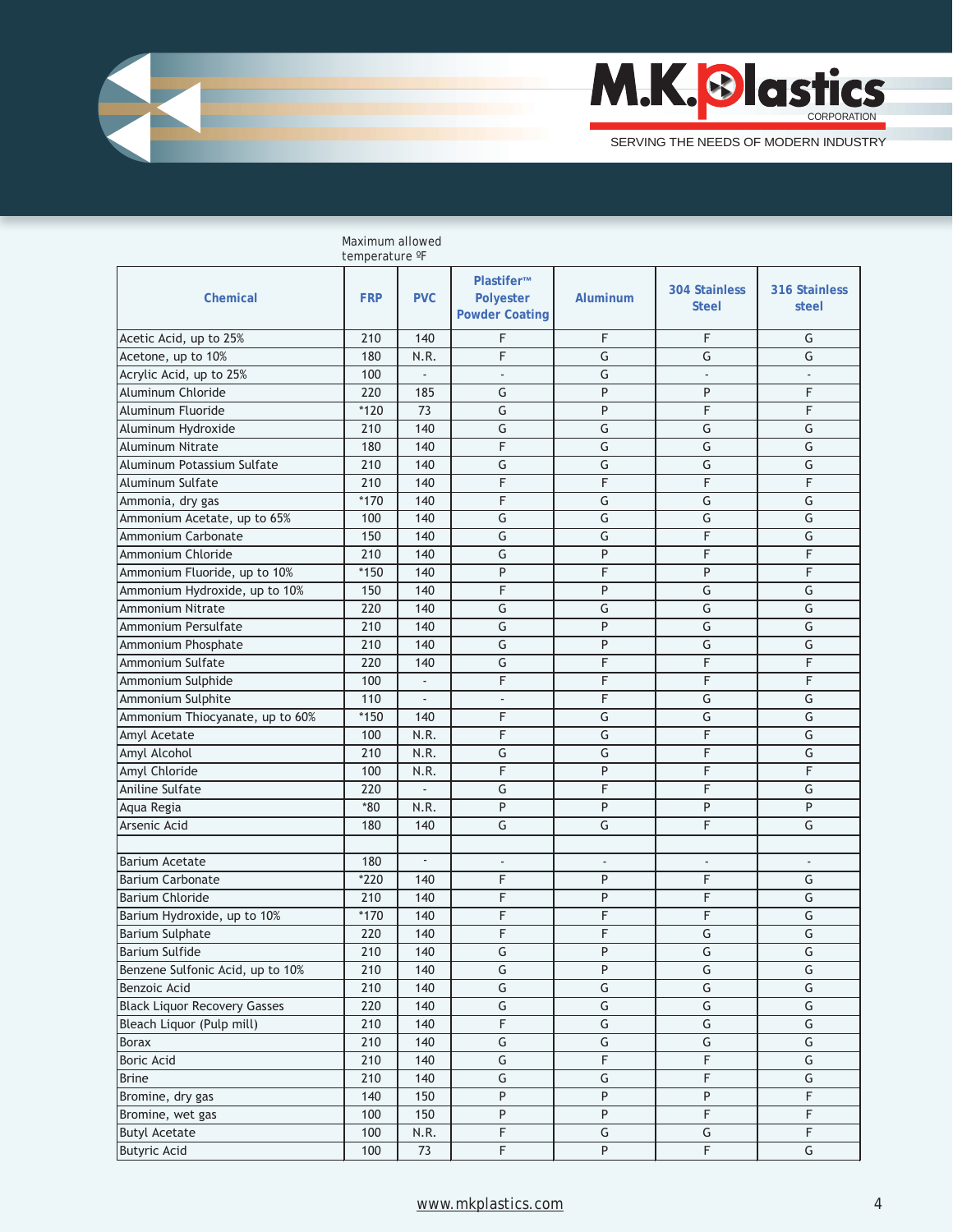

|                                    | temperature °F |                          |                                                  |                          |                                      |                          |
|------------------------------------|----------------|--------------------------|--------------------------------------------------|--------------------------|--------------------------------------|--------------------------|
| <b>Chemical</b>                    | <b>FRP</b>     | <b>PVC</b>               | Plastifer™<br>Polyester<br><b>Powder Coating</b> | Aluminum                 | <b>304 Stainless</b><br><b>Steel</b> | 316 Stainless<br>steel   |
| Cadmium Chloride                   | 180            | 140                      | F                                                | F                        | F                                    | G                        |
| Calcium Bisulfate                  | 200            | 140                      | $\overline{\mathsf{G}}$                          | P                        | F                                    | G                        |
| Calcium Carbonate                  | 180            | 140                      | G                                                | G                        | G                                    | G                        |
| Calcium Chlorate                   | 220            | 140                      | G                                                | F                        | G                                    | G                        |
| Calcium Chloride                   | 220            | 140                      | G                                                | F                        | F                                    | F                        |
| Calcium Hydroxide                  | $*210$         | 140                      | F                                                | P                        | G                                    | G                        |
| Calcium Hypochlorite               | $*150$         | 150                      | F                                                | P                        | F                                    | F                        |
| Calcium Nitrate                    | 210            | 140                      | G                                                | G                        | G                                    | G                        |
| Calcium Sulfate                    | 220            | 140                      | G                                                | $\overline{\mathsf{G}}$  | F                                    | G                        |
| Camphor                            | 80             | 73                       | P                                                | P                        | P                                    | P                        |
| Carbon Dioxide, gas                | 220            | 140                      | G                                                | G                        | G                                    | G                        |
| Carbonic Acid                      | 210            | 140                      | G                                                | F                        | F                                    | G                        |
| Carbon Monoxide, gas               | 220            | 140                      | $\overline{\mathsf{G}}$                          | $\overline{\mathsf{G}}$  | G                                    | G                        |
| Carbon Tetrachloride, vapor        | 200            | 73                       | F                                                | F                        | F                                    | F                        |
| Caustic Soda                       | 130            | 140                      | P                                                | F                        | P                                    | F                        |
| Chloric Acid, up to 10%            | 170            | 140                      | P                                                | P                        | P                                    | P                        |
| Chlorine, dry gas                  | 210            | 73                       | F                                                | P                        | P                                    | F                        |
| Chlorine, wet gas                  | 210            | N.R.                     | P                                                | P                        | F                                    | P                        |
| Chlorinated water                  | 210            | 140                      | P                                                | P                        | P                                    | P                        |
| Chloracetic acid                   | 120            | $\overline{73}$          | P                                                | P                        | P                                    | F                        |
| Chromic Acid, up to 10%            | 120            | 140                      | F                                                | P                        | P                                    | F                        |
| Chromium Sulfate                   | 180            | $\frac{1}{2}$            | $\overline{\phantom{a}}$                         | $\overline{\phantom{a}}$ | $\centerdot$                         | $\overline{\phantom{a}}$ |
| Chromous Sulfate                   | 200            | $\blacksquare$           | $\blacksquare$                                   | $\overline{a}$           | ÷,                                   |                          |
| Citric Acid                        | 210            | 140                      | F                                                | F                        | F                                    | G                        |
| Coconut Oil                        | 220            | 140                      | G                                                | G                        | F                                    | G                        |
| Copper Acetate                     | 220            | 73                       | $\overline{\phantom{a}}$                         | P                        | $\overline{a}$                       | G                        |
| Copper Chloride                    | 220            | $\overline{\phantom{a}}$ | G                                                | P                        | P                                    | F                        |
| Copper Cyanide                     | 180            | 140                      | F                                                | P                        | G                                    | G                        |
| Copper Floborate                   | 170            | 140                      | $\overline{\phantom{a}}$                         | P                        | P                                    | P                        |
| Copper Nitrate, up to 30%          | 170            | 140                      | F                                                | P                        | G                                    | G                        |
| Copper Sulfate                     | 220            | 140                      | F                                                | P                        | G                                    | G                        |
| Cresol, up to 10%                  | 80             | L.                       | G                                                | G                        | G                                    | G                        |
| Crude Oil                          | 220            | 140                      | G                                                | G                        | G                                    | G                        |
| Cyclohexane                        | 110            | 140                      | $\blacksquare$                                   | $\overline{a}$           | ÷,                                   | ÷                        |
|                                    |                |                          |                                                  |                          |                                      |                          |
| <b>Dechlorinated Brine Storage</b> | 180            | $\blacksquare$           | $\blacksquare$                                   | $\blacksquare$           | $\blacksquare$                       | $\overline{\phantom{a}}$ |
| Diallylphthalate                   | 210            | $\overline{\phantom{a}}$ | $\overline{\phantom{a}}$                         | $\overline{\phantom{a}}$ | $\overline{\phantom{a}}$             | $\sim$                   |
| Diammonium Phosphate, up to 65%    | 210            | $\blacksquare$           | $\overline{\phantom{a}}$                         | ÷,                       | $\blacksquare$                       |                          |
| <b>Dibutyl Ether</b>               | 150            | $\overline{\phantom{a}}$ | $\overline{\phantom{a}}$                         | $\overline{a}$           | $\Box$                               | ÷.                       |
| <b>Dibutyl Phthalate</b>           | 200            | N.R.                     | ÷.                                               | ä,                       | G                                    | G                        |
| <b>Diesel Fuel</b>                 | 210            | 140                      | $\overline{\mathsf{G}}$                          | G                        | G                                    | G                        |
| Diethanolamine                     | 150            | $\overline{\phantom{a}}$ | ÷.                                               | G                        | ÷,                                   | $\overline{\phantom{a}}$ |
| Diethylene Glycol                  | 210            | $\overline{\phantom{a}}$ | $\overline{\phantom{a}}$                         | ÷,                       | ÷,                                   |                          |
| Dimethyl Phthalate                 | 170            | $\overline{\phantom{a}}$ | $\overline{\phantom{a}}$                         | ٠                        | $\blacksquare$                       |                          |
| Dimethyl Sulfoxide                 | 80             | $\blacksquare$           | $\overline{\phantom{a}}$                         | $\overline{\phantom{a}}$ | $\overline{\phantom{a}}$             | $\overline{\phantom{0}}$ |
| Dioctyl Phthalate                  | 210            | N.R.                     | ÷,                                               | L,                       | ÷,                                   |                          |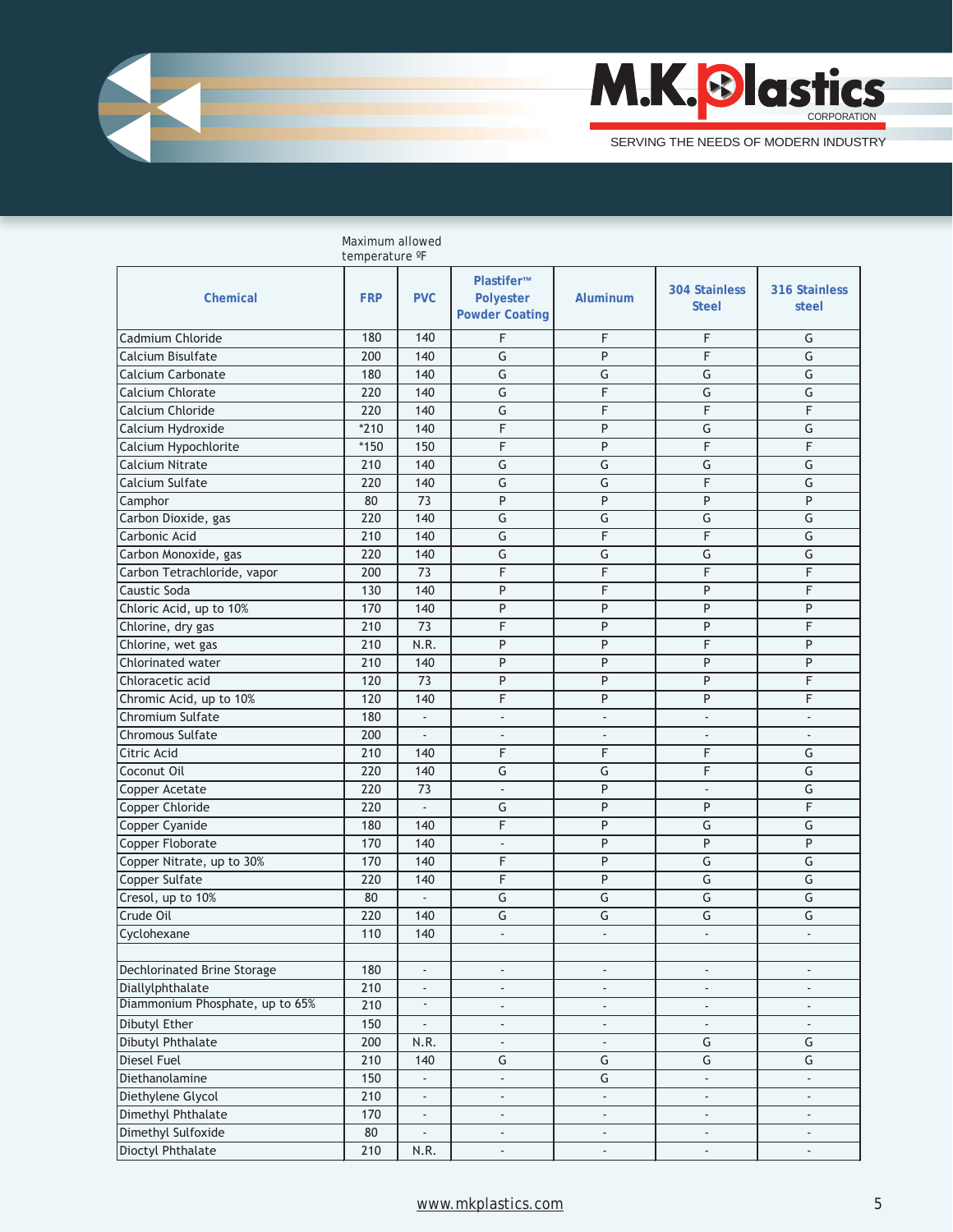

|                                    | Maximum allowed<br>temperature °F |                          |                                                  |                          |                                      |                          |
|------------------------------------|-----------------------------------|--------------------------|--------------------------------------------------|--------------------------|--------------------------------------|--------------------------|
| Chemical                           | <b>FRP</b>                        | <b>PVC</b>               | Plastifer™<br>Polyester<br><b>Powder Coating</b> | Aluminum                 | <b>304 Stainless</b><br><b>Steel</b> | 316 Stainless<br>steel   |
| Diphenyl Ether                     | 140                               | $\overline{\phantom{a}}$ |                                                  | $\frac{1}{2}$            |                                      |                          |
| Dipropylene Clycol                 | 180                               |                          |                                                  |                          |                                      |                          |
|                                    |                                   |                          |                                                  |                          |                                      |                          |
| <b>Ethyl Alcohol</b>               | 120                               | 140                      | $\overline{a}$                                   |                          |                                      |                          |
| Ethylene Chlorohydrin              | 100                               | N.R.                     | P                                                | F                        | G                                    | G                        |
| <b>Ethylene Glycol</b>             | 210                               | 140                      | G                                                | F                        | F                                    | G                        |
|                                    |                                   |                          |                                                  |                          |                                      |                          |
| <b>Fatty Acids</b>                 | 220                               | 140                      | G                                                | G                        | G                                    | G                        |
| Ferric Chloride                    | 210                               | 140                      | F                                                | P                        | P                                    | P                        |
| <b>Ferric Nitrate</b>              | 210                               | 140                      | G                                                | P                        | G                                    | G                        |
| Ferric Sulfate                     | 210                               | 140                      | F                                                | P                        | G                                    | F                        |
| <b>Ferrous Chloride</b>            | 210                               | 140                      | P                                                | P                        | P                                    | P                        |
| <b>Ferrous Nitrate</b>             | 210                               | 73                       | F                                                | F                        | F                                    | G                        |
| <b>Ferrous Sulfate</b>             | 210                               | 140                      | G                                                | F                        | G                                    | F                        |
| <b>Fluoboric Acid</b>              | $*210$                            | 140                      | F                                                | P                        | F                                    | F                        |
| <b>Fluosilicic Acid</b>            | 150                               | $\blacksquare$           | P                                                | P                        | P                                    | P                        |
| Formaldehyde, up to 50%            | 170                               | 140                      | F                                                | $\overline{F}$           | $\overline{\mathsf{G}}$              | G                        |
| Formic Acid                        | 150                               | 73                       | F                                                | P                        | F                                    | F                        |
| <b>Fuel Oil</b>                    | 210                               | $\overline{\phantom{a}}$ | $\overline{\mathsf{G}}$                          | F                        | $\overline{\mathsf{G}}$              | $\overline{G}$           |
|                                    |                                   |                          |                                                  |                          |                                      |                          |
| <b>Gallic Acid</b>                 | $*80$                             | 140                      |                                                  | G                        | G                                    | G                        |
| Gasoline                           | 180                               | 140                      | G                                                | $\overline{\mathsf{G}}$  | $\overline{\mathsf{G}}$              | $\overline{G}$           |
| Gluconic Acid, up to 50%           | 180                               |                          | $\overline{\phantom{a}}$                         | $\overline{\phantom{a}}$ | $\blacksquare$                       | ÷,                       |
| Glucose                            | 240                               | 140                      | G                                                | G                        | G                                    | G                        |
| Glycerine                          | 210                               | 140                      | G                                                | G                        | G                                    | G                        |
| Glycolic Acid                      | 200                               | 140                      | G                                                | G                        | ÷,                                   | $\overline{\phantom{a}}$ |
| Green Liquor, Pulp MILL            | 200                               | $\overline{\phantom{a}}$ | F                                                | F                        | G                                    | G                        |
|                                    |                                   |                          |                                                  |                          |                                      |                          |
| Hexachlorocyclopentadiene          | 100                               | $\blacksquare$           | $\overline{\phantom{a}}$                         | ÷,                       | $\overline{\phantom{a}}$             | ÷,                       |
| Hydraulic Fluid                    | 180                               | 73                       | G                                                | G                        | G                                    | G                        |
| Hydrobromic Acid, up to 20%        | 180                               | 140                      | F                                                | P                        | P                                    | F                        |
| Hydrochloric Acid, up to 37%       | 170                               | 140                      | N.R.                                             | N.R.                     | N.R.                                 | N.R.                     |
| Hydrocyanic Acid, up to 10%        | 170                               | 140                      | $\overline{\phantom{a}}$                         | ÷,                       | $\blacksquare$                       | $\blacksquare$           |
| Hydrofluoric Acid, up to 20%       | $*120$                            | $\overline{73}$          | N.R.                                             | N.R.                     | N.R.                                 | N.R.                     |
| Hydrofluosilicic Acid, up to 30%   | $*120$                            | 140                      | N.R.                                             | N.R.                     | N.R.                                 | N.R.                     |
| Hydrogen Bromide, gas              | 180                               |                          | $\overline{\phantom{a}}$                         | ÷,                       |                                      |                          |
| Hydrogen Chloride, dry gas         | 220                               | ÷,                       | ÷,                                               | ä,                       |                                      |                          |
| Hydrogen Fluoride                  | $*180$                            | N.R.                     | N.R.                                             | N.R.                     | N.R.                                 | N.R.                     |
| Hydrogen Peroxide, up to 30%       | 150                               | 140                      | $\overline{F}$                                   | G                        | G                                    | G                        |
| Hydrogen Sulfide, wet/dry gas      | 210                               | 140                      | $\overline{\mathsf{G}}$                          | $\overline{F}$           | $\overline{F}$                       | G                        |
| Hyroiodic Acid, up to 10%          | 150                               | ä,                       | ä,                                               | ä,                       | $\mathcal{L}$                        | $\sim$                   |
| Hypochlorous Acid, up to 20%       | 110                               | 140                      | $\overline{P}$                                   | F                        | P                                    | $\overline{F}$           |
|                                    |                                   |                          |                                                  |                          |                                      |                          |
| lodine (solid, solution and vapor) | 170                               | 150                      | $\overline{P}$                                   | G                        | P                                    | P                        |
| Isodecanol                         | 180                               |                          | ÷                                                |                          |                                      |                          |
| Isopropyl Alcohol                  | 120                               | 140                      | ÷,                                               | $\overline{\mathsf{G}}$  | G                                    | G                        |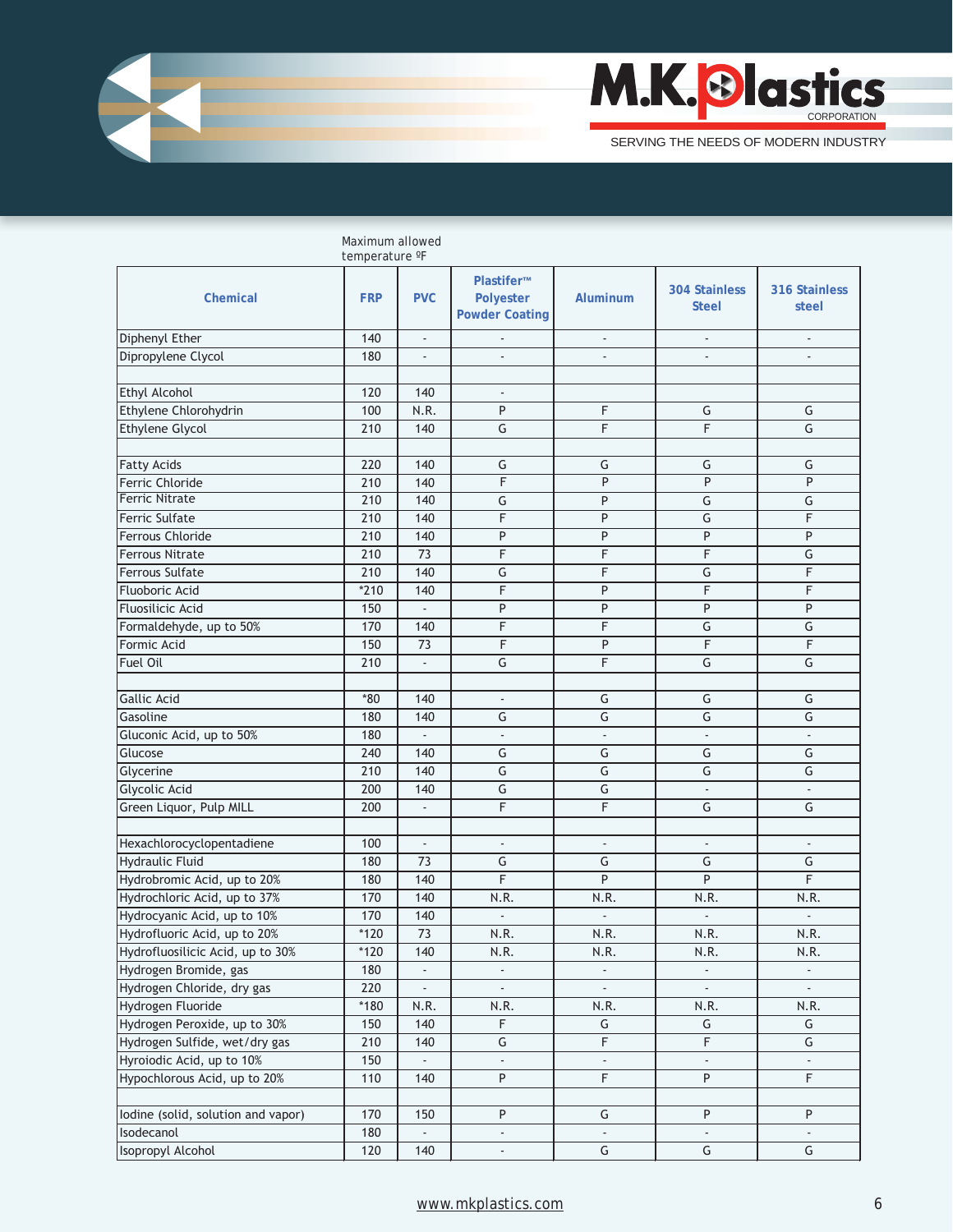

|                                  | temperature °F |                          |                                                         |                          |                                      |                         |
|----------------------------------|----------------|--------------------------|---------------------------------------------------------|--------------------------|--------------------------------------|-------------------------|
| Chemical                         | <b>FRP</b>     | <b>PVC</b>               | Plastifer™<br><b>Polyester</b><br><b>Powder Coating</b> | <b>Aluminum</b>          | <b>304 Stainless</b><br><b>Steel</b> | 316 Stainless<br>steel  |
| Kerosene                         | 180            | 140                      | G                                                       | G                        | G                                    | G                       |
|                                  |                |                          |                                                         |                          |                                      |                         |
| Lactic Acid, up to 25%           | 210            | 140                      | G                                                       | F                        | F                                    | G                       |
| Lauric Acid                      | 220            | 140                      | $\overline{G}$                                          | G                        | G                                    | G                       |
| <b>Lead Acetate</b>              | 220            | 140                      | G                                                       | P                        | F                                    | F                       |
| <b>Lead Nitrate</b>              | 220            | 140                      | F                                                       | P                        | F                                    | F                       |
| Linolecic Acid                   | 100            | 140                      | $\overline{\phantom{a}}$                                | $\overline{\mathsf{G}}$  | $\overline{\mathsf{G}}$              | G                       |
| Linseed Oil                      | 220            | 140                      | G                                                       | G                        | G                                    | G                       |
| Lithium Bromide                  | 220            | 140                      | F                                                       | F                        | F                                    | G                       |
| Lithium Chloride                 | 210            |                          | F                                                       | P                        | F                                    | F                       |
|                                  |                |                          |                                                         |                          |                                      |                         |
| Magnesium Bicarbonate            | 210            | $\overline{\phantom{a}}$ | $\overline{\phantom{a}}$                                | $\overline{\phantom{a}}$ | ÷,                                   | $\blacksquare$          |
| Magnesium Bisulfite              | 180            | $\overline{a}$           | $\overline{\phantom{a}}$                                | $\blacksquare$           | ÷,                                   |                         |
| Magnesium Carbonate              | 180            | 140                      | F                                                       | P                        | G                                    | G                       |
| Magnesium Chloride               | 220            | 140                      | F                                                       | P                        | F                                    | F                       |
| Magnesium Hydroxide              | $*210$         | 140                      | G                                                       | F                        | F                                    | G                       |
| Magnesium Nitrate                | 210            | 140                      | G                                                       | F                        | G                                    | G                       |
| Magnesium Sulfate                | 220            | 140                      | G                                                       | F                        | F                                    | G                       |
| Maleic Acid                      | 210            | 140                      | $\overline{\phantom{a}}$                                | F                        | F                                    | G                       |
| Mercuric Chloride                | 210            | 140                      | P                                                       | P                        | P                                    | P                       |
| Merthyl Ethyl Ketone, up to 10%  | 80             | N.R.                     | P                                                       | P                        | $\overline{P}$                       | $\overline{P}$          |
| Methanol, up to 10%              | 180            | $\overline{\phantom{a}}$ | $\overline{\mathsf{G}}$                                 | $\overline{\mathsf{G}}$  | $\overline{\mathsf{G}}$              | G                       |
| Monochloracetic Acid             | N.R.           | 140                      | L.                                                      | $\overline{P}$           | $\overline{\mathsf{G}}$              | $\overline{G}$          |
|                                  |                |                          |                                                         |                          |                                      |                         |
| Nickel Chloride                  | 210            | 140                      | G                                                       | P                        | F                                    | F                       |
| <b>Nickel Nitrate</b>            | 210            | 140                      | $\overline{a}$                                          | P                        | $\overline{G}$                       | G                       |
| Nickel Sulfate                   | 210            | 140                      | G                                                       | P                        | F                                    | G                       |
| Nitric Acid, 30%                 | 140            | 140                      | P                                                       | P                        | F                                    | F                       |
| Nitrous Acid                     | 73             | 140                      | L.                                                      | F                        | $\overline{\phantom{a}}$             | G                       |
|                                  |                |                          |                                                         |                          |                                      |                         |
| Oleic Acid                       | 200            | 140                      | G                                                       | F                        | F                                    | G                       |
| Oxalic Acid, up to 50%           | 220            | 140                      | G                                                       | F                        | F                                    | G                       |
|                                  |                |                          |                                                         |                          |                                      |                         |
| Palmitic Acid, up to 10%         | 220            | 140                      | G                                                       | G                        | G                                    | G                       |
| Perchlorethylene                 | 100            | ÷                        | Ρ                                                       | F                        | G                                    | G                       |
| Perchloric Acid, up to 10%       | 150            | $\overline{73}$          | P                                                       | P                        | F                                    | G                       |
| Phenol                           | 170            | N.R.                     | $\overline{F}$                                          | $\overline{F}$           | G                                    | G                       |
| Phosphoric Acid, up to 85%       | 210            | 140                      | F                                                       | P                        | $\mathsf F$                          | $\overline{F}$          |
| Phthalic Anhydride               | 210            | 73                       | $\Box$                                                  | G                        | G                                    | G                       |
| Photographic Solution            | 80             | 140                      | P                                                       |                          | $\overline{P}$                       | $\overline{P}$          |
| Picric Acid                      | 170            | N.R.                     | F                                                       | F                        | G                                    | G                       |
| <b>Plating Solutions</b>         | 180            | 140                      | $\overline{F}$                                          | G                        | $\overline{\mathsf{G}}$              | $\overline{\mathsf{G}}$ |
| Potassium Aluminum Sulfate       | 220            | 140                      | $\overline{\mathsf{G}}$                                 | F.                       | G                                    | G                       |
| Potassium Bicarbonate, up to 10% | $*170$         | 140                      | F                                                       | P                        | G                                    | G                       |
| Potassium Bromide                | 120            | 140                      | G                                                       | F                        | $\mathsf F$                          | G                       |
| Potassium Chloride               | 210            | 140                      | $\overline{\mathsf{G}}$                                 | F                        | F                                    | G                       |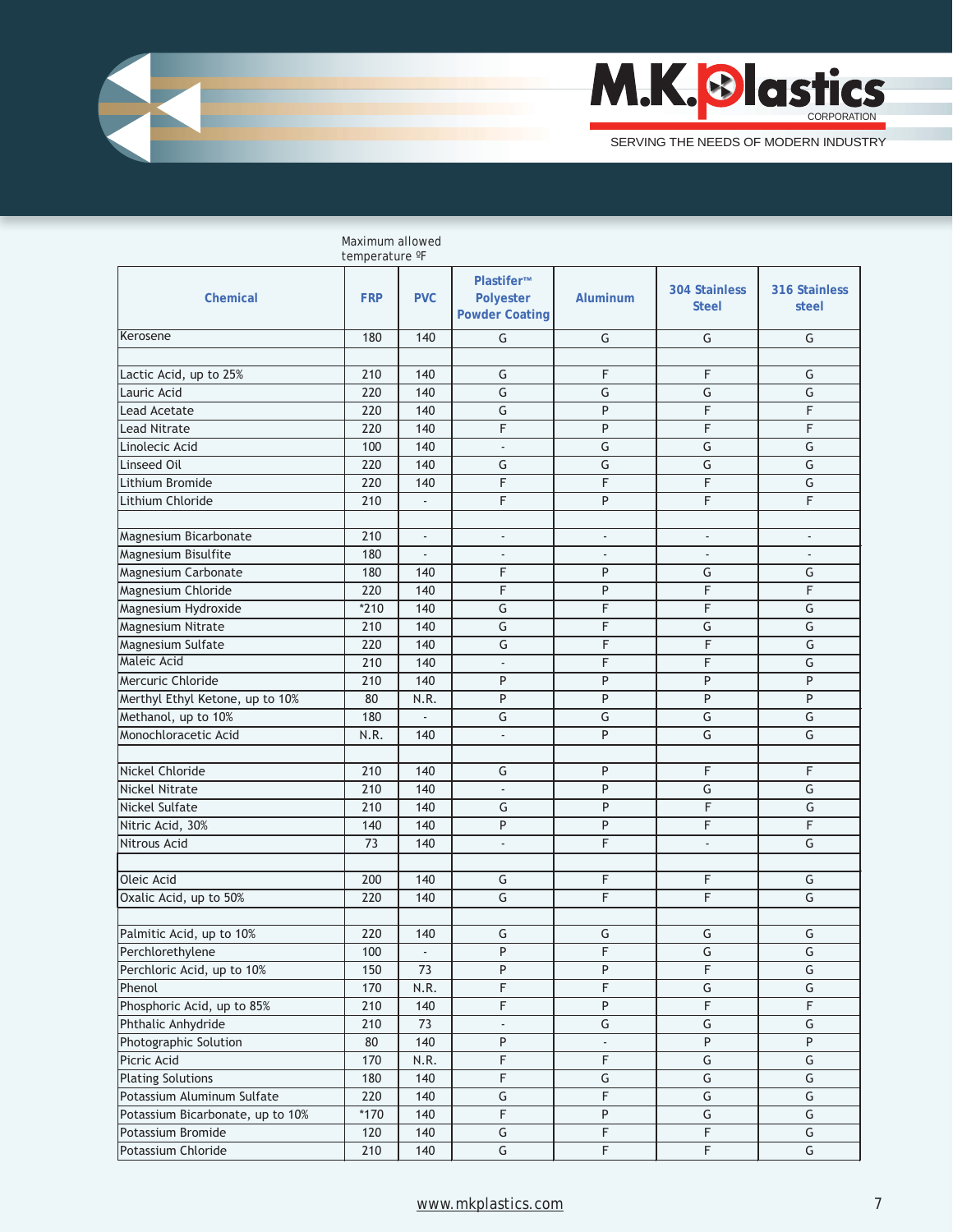

|                                                | temperature °F |                          |                                                         |                          |                                      |                         |
|------------------------------------------------|----------------|--------------------------|---------------------------------------------------------|--------------------------|--------------------------------------|-------------------------|
| <b>Chemical</b>                                | <b>FRP</b>     | <b>PVC</b>               | Plastifer™<br><b>Polyester</b><br><b>Powder Coating</b> | Aluminum                 | <b>304 Stainless</b><br><b>Steel</b> | 316 Stainless<br>steel  |
| Potassium Cyanide                              | 220            | 140                      | G                                                       | G                        | G                                    | G                       |
| Potassium Dichromate                           | 210            | 140                      | F                                                       | G                        | $\overline{\mathsf{G}}$              | G                       |
| Potassium Ferricyanide                         | 210            | 140                      | $\overline{\phantom{a}}$                                | G                        | G                                    | G                       |
| Potassium Hydroxide, up to 25%                 | $*120$         | 140                      | F                                                       | P                        | G                                    | G                       |
| Potassium Permanganate, up to 10%              | 210            | 140                      | $\overline{\phantom{a}}$                                | G                        | G                                    | P                       |
| Potassium Persulfate                           | 210            | 140                      | F                                                       | F                        | G                                    | F                       |
| Potassium Sulfate                              | 210            | 140                      | $\overline{\phantom{a}}$                                | G                        | G                                    | F                       |
|                                                |                |                          |                                                         |                          |                                      |                         |
| <b>Salt Spray</b>                              | 180            | 140                      | F                                                       | F                        | F                                    | F                       |
| Sillicic Acid                                  | 220            | 140                      | $\overline{a}$                                          | $\overline{a}$           | $\overline{a}$                       |                         |
| Silver Cyanide, up to 5%                       | 200            | 140                      | $\overline{a}$                                          | $\overline{a}$           | $\overline{a}$                       |                         |
| <b>Silver Nitrate</b>                          | 210            | 140                      | G                                                       | P                        | F                                    | G                       |
| Sodium Acetate                                 | 210            | 140                      | G                                                       | G                        | G                                    | G                       |
| Sodium Benzoate                                | 180            | 140                      | G                                                       | G                        | ÷                                    |                         |
| Sodium Bisulfate                               | 210            | 140                      | G                                                       | F                        | G                                    | G                       |
| Sodium Bisulfite                               | 210            | 140                      | G                                                       | F                        | G                                    | G                       |
| Sodium Borate (Borax)                          | 210            | 140                      | $\overline{\phantom{a}}$                                | F                        | G                                    | G                       |
| Sodium Bromide                                 | 210            | 140                      | ä,                                                      | F                        | F                                    | F                       |
| Sodium Chlorate                                | 210            | 73                       | G                                                       | F                        | G                                    | G                       |
| Sodium Chloride                                | 210            | 140                      | G                                                       | F                        | F                                    | F                       |
| Sodium Chlorite                                | 150            | N.R.                     | P                                                       | F                        | F                                    | F                       |
| Sodium Cyanide                                 | 210            | 140                      | G                                                       | P                        | G                                    | G                       |
| Sodium Dichromate                              | 210            | 140                      | P                                                       | P                        | F                                    | P                       |
| Sodium Di-phosphate                            | 210            | ÷,                       | $\overline{a}$                                          | $\overline{a}$           | $\overline{\phantom{a}}$             |                         |
| Sodium Ferricyanide                            | 210            | 140                      | $\overline{a}$                                          | P                        | G                                    | G                       |
| Sodium Ferrocyanide                            | 220            | 140                      | $\overline{a}$                                          | P                        | G                                    | G                       |
| Sodium Fluoride                                | $*180$         | 140                      | P                                                       | F                        | F                                    | F                       |
| Sodium Hydroxide, up to 70%                    | $*210$         | 140                      | P                                                       | P                        | G                                    | F                       |
| Sodium Hypochlorite                            | $*125$         | 73                       | P                                                       | P                        | P                                    | P                       |
| Sodium Hyposulfite, up to 20%                  | 210            | L.                       | $\overline{\phantom{a}}$                                | ÷,                       | $\overline{\phantom{a}}$             | ÷.                      |
|                                                |                | L.                       | $\overline{a}$                                          | $\blacksquare$           | $\overline{\phantom{a}}$             |                         |
| Sodium Lauryl Sulfate<br>Sodium Mono-phosphate | 160<br>210     | L.                       | $\overline{a}$                                          | $\blacksquare$           | $\overline{\phantom{a}}$             | $\overline{a}$          |
| Sodium Nitrate                                 | 210            |                          | G                                                       | G                        | G                                    | G                       |
|                                                | 220            | 140                      | F                                                       | G                        | G                                    | G                       |
| Sodium Nitrite                                 | $*210$         | 140                      | F                                                       | F                        | G                                    | F                       |
| Sodium Silicate, pH>12<br>Sodium Sulfate       | 210            | 140<br>140               | $\overline{\mathsf{G}}$                                 | G                        | G                                    | $\overline{\mathsf{G}}$ |
| Sodium Sulphide                                | 210            | 140                      | F                                                       | $\sf P$                  | $\mathsf F$                          | F                       |
|                                                |                |                          | $\overline{P}$                                          | $\overline{F}$           | $\overline{F}$                       |                         |
| Sodium Sulfite                                 | 210            | 140                      |                                                         |                          |                                      | F                       |
| Sodium Tetraborate                             | 180            | $\overline{\phantom{a}}$ | $\overline{\mathsf{G}}$<br>$\overline{\mathsf{G}}$      | $\overline{F}$           | $\overline{\mathsf{G}}$              | G                       |
| Sodium Thiosulfate                             | 180            | 140                      |                                                         | $\overline{\mathsf{G}}$  | G                                    | G                       |
| Sodium Tripolyphosphate                        | 210            | $\overline{\phantom{a}}$ | $\overline{\phantom{a}}$                                | $\overline{\phantom{a}}$ | $\overline{\phantom{a}}$             | ÷.                      |
| Sodium Xylene Sulfonate                        | 160            | ۰                        | ä,                                                      | ÷,                       | ÷,                                   |                         |
| Sorbitol Solution                              | 180            | ÷.                       | ÷,                                                      | ä,                       | $\overline{a}$                       |                         |
| Stannic Chloride                               | 210            | 140                      | G                                                       | P                        | P                                    | P                       |
| Stannous Chloride                              | 210            | 140                      | $\overline{\mathsf{G}}$                                 | $\sf P$                  | $\overline{\mathsf{F}}$              | P                       |
| Stearic Acid                                   | 210            | 140                      | $\overline{\mathsf{G}}$                                 | $\overline{\mathsf{F}}$  | $\overline{\mathsf{F}}$              | ${\mathsf G}$           |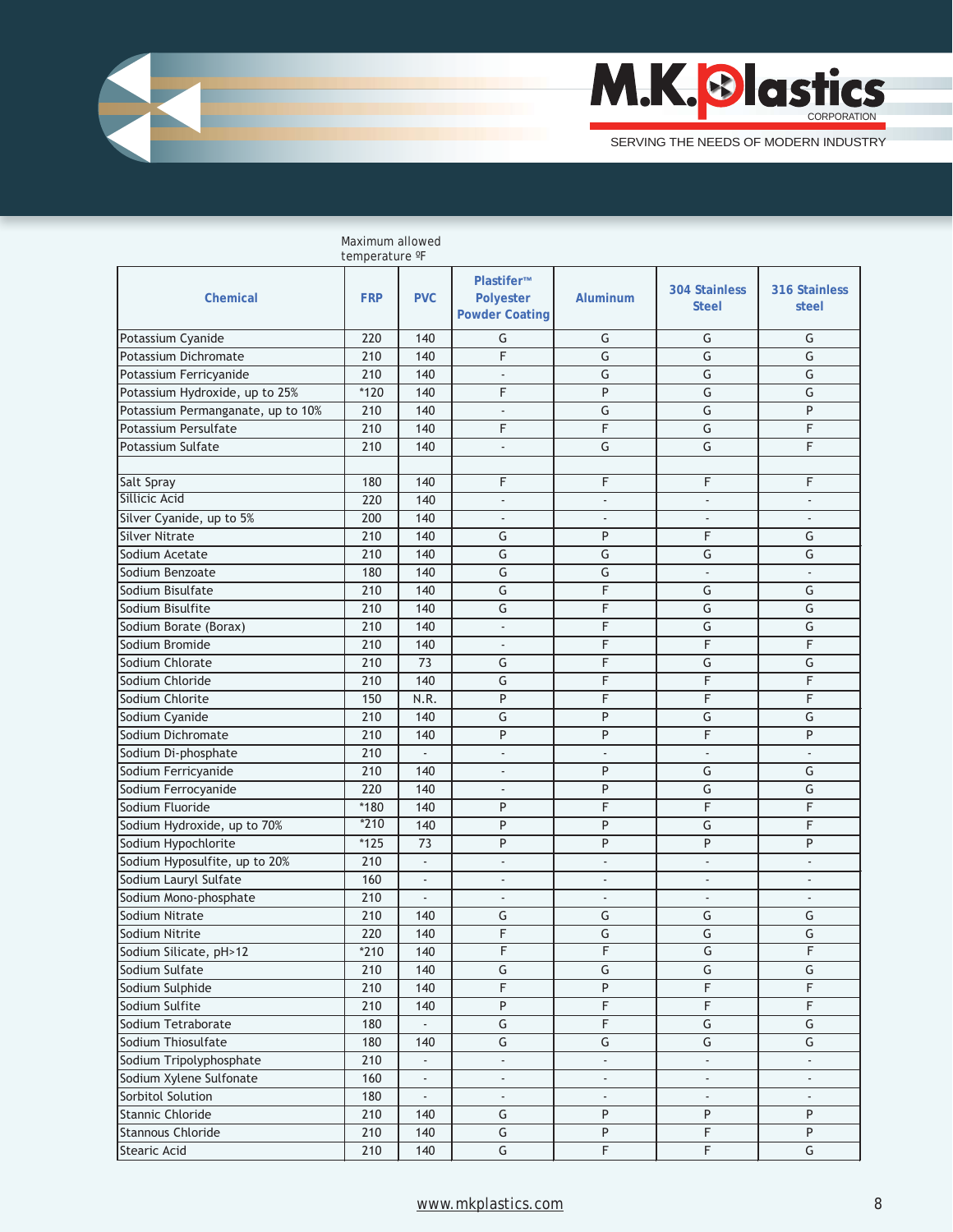

|                                   | temperature °F |                             |                                                  |                          |                                      |                             |
|-----------------------------------|----------------|-----------------------------|--------------------------------------------------|--------------------------|--------------------------------------|-----------------------------|
| Chemical                          | <b>FRP</b>     | <b>PVC</b>                  | Plastifer™<br>Polyester<br><b>Powder Coating</b> | Aluminum                 | <b>304 Stainless</b><br><b>Steel</b> | 316 Stainless<br>steel      |
| Styrene                           | 80             | ÷.                          | G                                                | G                        | F                                    | F                           |
| Slulfamic Acid                    | 210            | 140                         | $\Box$                                           | P                        | $\overline{a}$                       |                             |
| <b>Sulfated Detergents</b>        | 210            | $\blacksquare$              | $\blacksquare$                                   | $\blacksquare$           | $\overline{\phantom{a}}$             | $\blacksquare$              |
| Sulfite Liquors                   | 200            | 140                         | ٠                                                | $\overline{\phantom{a}}$ | $\overline{\phantom{a}}$             | ٠                           |
| <b>Sulfonated Detergents</b>      | 170            |                             | $\overline{\phantom{a}}$                         | $\overline{\phantom{a}}$ | $\overline{\phantom{a}}$             | $\overline{\phantom{a}}$    |
| Sulfur Dioxide, dry gas           | 240            | 140                         | G                                                | F                        | F                                    | F                           |
| Sulfur Dioxide, wet gas           | 240            | 73                          | F                                                | F                        | F                                    | $\mathsf F$                 |
| <b>Sulfur Troxide</b>             | 220            | 140                         | $\overline{\mathsf{G}}$                          | G                        | G                                    | G                           |
| Sulfuric Acid, up to 25%          | 220            | 140                         | F                                                | F                        | P                                    | F                           |
| Sulfuric Acid, up to 50%          | 210            | 140                         | $\overline{P}$                                   | P                        | $\overline{P}$                       | P                           |
| Sulfuric Acid, up to 70%          | 180            | 140                         | $\overline{P}$                                   | P                        | $\overline{P}$                       | P                           |
| Sulfurous Acid, above 10%         | 110            | N.R.                        | P                                                | F                        | P                                    | F                           |
|                                   |                |                             |                                                  |                          |                                      |                             |
| <b>Tall Oil</b>                   | 160            | 140                         | ÷.                                               | ÷.                       | $\mathcal{L}$                        | $\omega$                    |
| Tannic Acid                       | 210            | 140                         | G                                                | F                        | G                                    | G                           |
| <b>Tartaric Acid</b>              | 210            | 140                         | G                                                | F                        | F                                    | G                           |
| Tetrachloroethylene               | 100            | ä,                          | F                                                | F                        | G                                    | G                           |
| Tetrapotassium Pyrophosphate, 60% | 150            | $\blacksquare$              | $\overline{\phantom{a}}$                         | $\overline{\phantom{a}}$ | $\overline{\phantom{a}}$             | $\mathcal{L}^{\mathcal{L}}$ |
| Tetrasodium Ethylene Diamine      | 120            | $\frac{1}{2}$               | $\overline{\phantom{a}}$                         | $\overline{\phantom{a}}$ | $\overline{\phantom{a}}$             | $\overline{\phantom{a}}$    |
| Tetrasodium Pyrpohosphate         | 150            | 140                         | F                                                | P                        | F                                    | F                           |
| Toluene                           | 80             | N.R.                        | $\overline{\mathsf{G}}$                          | $\overline{\mathsf{G}}$  | $\overline{\mathsf{G}}$              | G                           |
| Toluene Sulfonic Acid             | 210            | $\overline{a}$              | $\overline{\phantom{a}}$                         | ä,                       | $\blacksquare$                       | $\omega$                    |
| Trichlorethylene, fumes           | 170            | N.R.                        | F                                                | $\blacksquare$           | $\overline{\phantom{a}}$             | G                           |
| Trichloroacetic Acid, up to 50%   | 210            | 140                         | L.                                               | F                        | G                                    | G                           |
| Trimethylamine Hydrochloride      | 210            | ÷.                          | P                                                | P                        | F                                    | F                           |
| Triphenyl Phosphite               | 140            | $\overline{\phantom{a}}$    | $\blacksquare$                                   | $\blacksquare$           | $\overline{\phantom{a}}$             | $\overline{\phantom{a}}$    |
| Trisodium Phosphate               | 210            | L.                          | G                                                | P                        | G                                    | G                           |
| Turpentine, Pure Gum              | 150            | 140                         | G                                                | G                        | G                                    | G                           |
|                                   |                |                             |                                                  |                          |                                      |                             |
| Urine / Urea                      | 150            | 140                         | $\Box$                                           | G                        | G                                    | G                           |
|                                   |                |                             |                                                  |                          |                                      |                             |
| Vegetable Oils                    | 210            | 140                         | G                                                | P                        | G                                    | G                           |
| Vinegar                           | 210            | 230                         | F                                                | P                        | $\overline{\mathsf{G}}$              | G                           |
|                                   |                |                             |                                                  |                          |                                      |                             |
| Water, Distilled / Demineralized  | 180            | 140                         | G                                                | G                        | G                                    | G                           |
| Water, Organic Vapors             | 175            | $\overline{\phantom{a}}$    | $\overline{F}$                                   | $\overline{\mathsf{G}}$  | $\overline{\mathsf{G}}$              | $\overline{\mathsf{G}}$     |
| Water, waste                      | 180            | 140                         | $\overline{F}$                                   | $\overline{\mathsf{F}}$  | G                                    | $\overline{G}$              |
| White Liquor, Pulp Mill           | 180            | 140                         | $\overline{\mathsf{G}}$                          | $\overline{\mathsf{G}}$  | G                                    | $\overline{\mathsf{G}}$     |
|                                   |                |                             |                                                  |                          |                                      |                             |
| Xylene                            | 80             | N.R.                        | $\overline{F}$                                   | G                        | $\overline{F}$                       | G                           |
|                                   |                |                             |                                                  |                          |                                      |                             |
| Zinc Chlorate                     | 210            | $\Box$                      |                                                  |                          |                                      |                             |
| Zinc Chloride                     | 220            | $\mathcal{L}^{\mathcal{A}}$ | G                                                | P                        | P                                    | F                           |
| <b>Zinc Nitrate</b>               | 220            | 140                         | $\Box$                                           | $\overline{F}$           | G                                    | G                           |
| Zinc Sulfite                      | 220            | ä,                          | $\overline{\phantom{a}}$                         | $\overline{\phantom{a}}$ | $\overline{\phantom{a}}$             | $\sim$                      |
| Zinc Sulphate                     | 220            | 140                         | $\overline{\mathsf{F}}$                          | F                        | G                                    | G                           |
|                                   |                |                             |                                                  |                          |                                      |                             |

Maximum allowed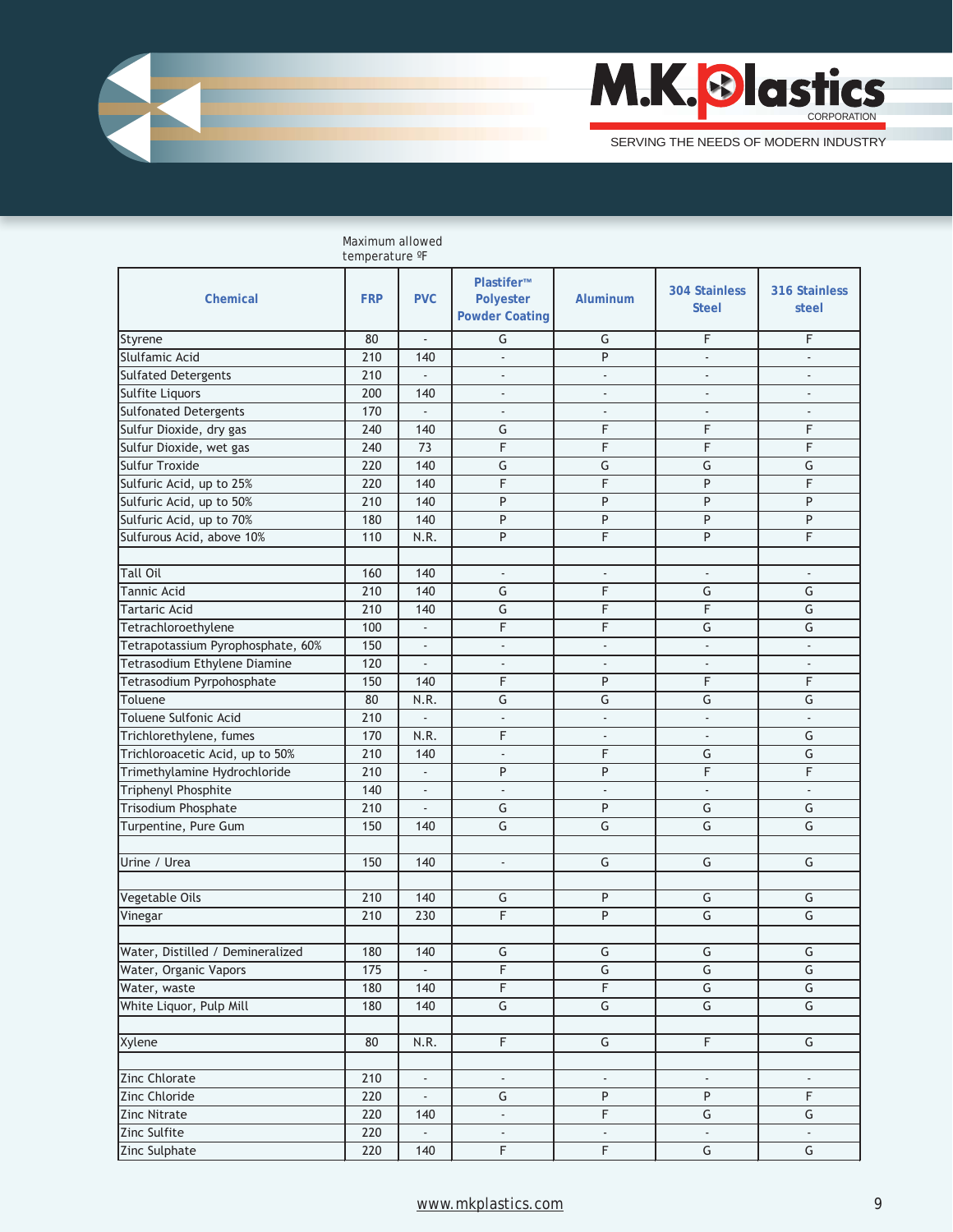



**MVT Fiberglass Perchloric Acid Exhaust (Bearing Repair Facility)**



**DHK 6000 Fiberglass Exhaust Fan (Semi-Conductor Foundry)**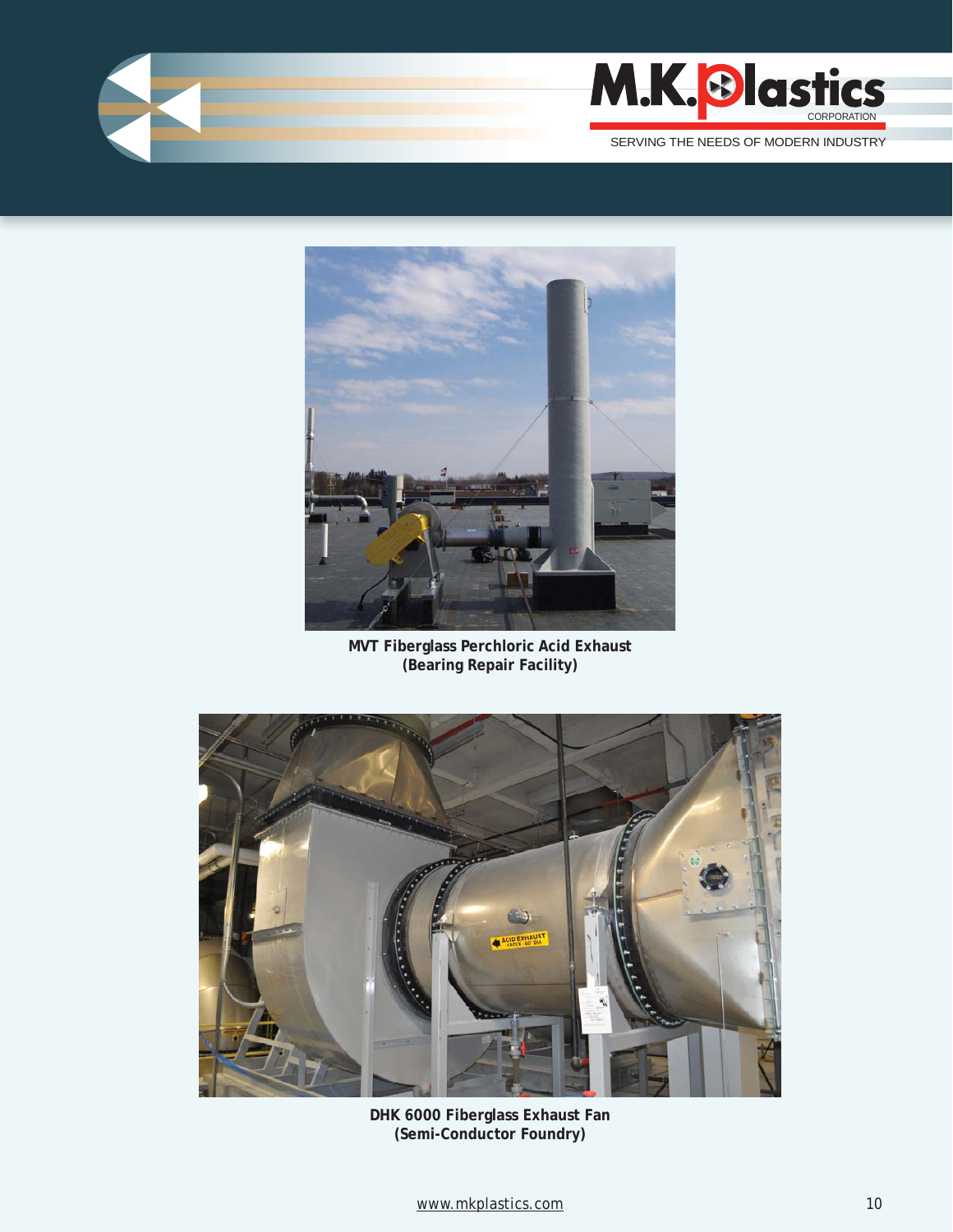



**Axijet 4900 Coated Steel High Plume Fans (University Chemistry Lab)** 



**Axijet 4025 Coated Steel High Plume Fans (Forensic Crime Lab)** 



**Axijet 2450 Fiberglass High Plume Fans (Pathogen Lab)**